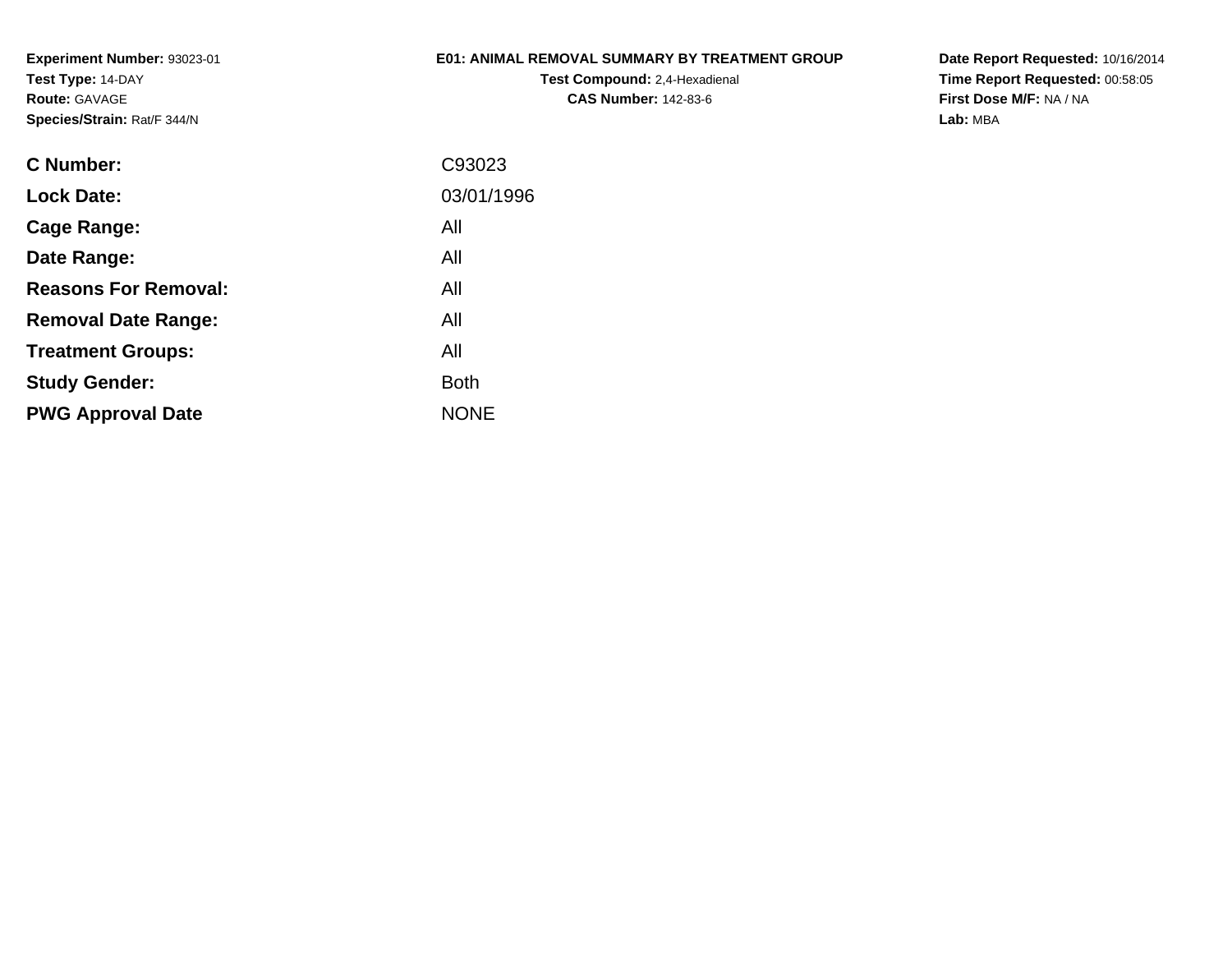## **E01: ANIMAL REMOVAL SUMMARY BY TREATMENT GROUP**

**Test Compound:** 2,4-Hexadienal **CAS Number:** 142-83-6

|                  | <b>MALE</b>                         |                         |                              |
|------------------|-------------------------------------|-------------------------|------------------------------|
| <b>TREATMENT</b> | <b>Moribund</b><br><b>Sacrifice</b> | <b>Natural</b><br>Death | Terminal<br><b>Sacrifice</b> |
| MG/KG<br>$0.0\,$ | 0                                   | 0                       | <sub>5</sub>                 |
| MG/KG<br>3.0     | 0                                   | 0                       | .5                           |
| MG/KG<br>9.0     | 0                                   | 0                       | .5                           |
| MG/KG<br>27.0    | 0                                   | 0                       | G                            |
| 80.0 MG/KG       | $\mathbf 0$                         | 0                       | .5                           |
| 240.0 MG/KG      |                                     | ົ                       | ◠                            |
| <b>TOTAL</b>     |                                     |                         | 27                           |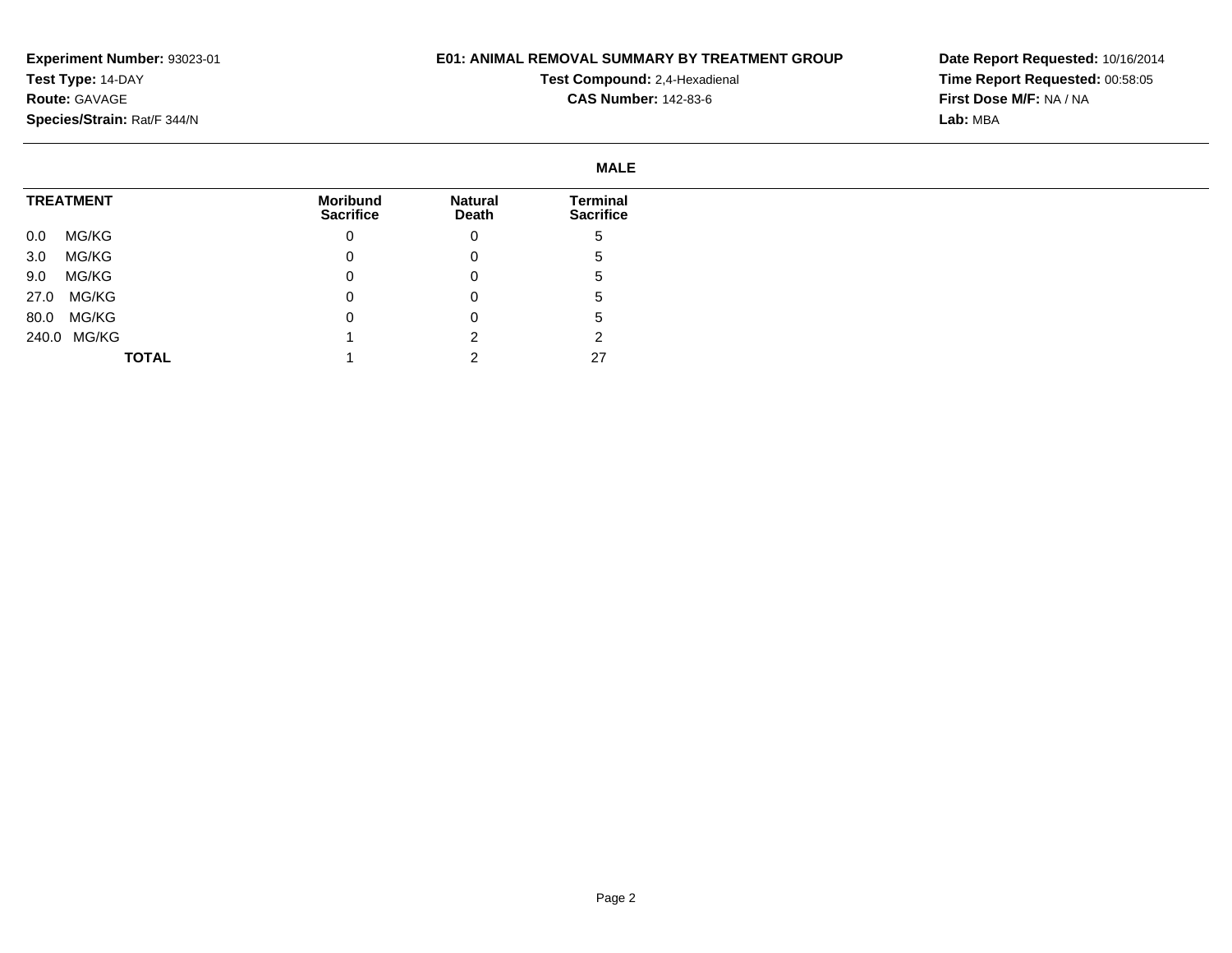## **E01: ANIMAL REMOVAL SUMMARY BY TREATMENT GROUP**

**Test Compound:** 2,4-Hexadienal **CAS Number:** 142-83-6

\*\*\*END OF MALE DATA\*\*\*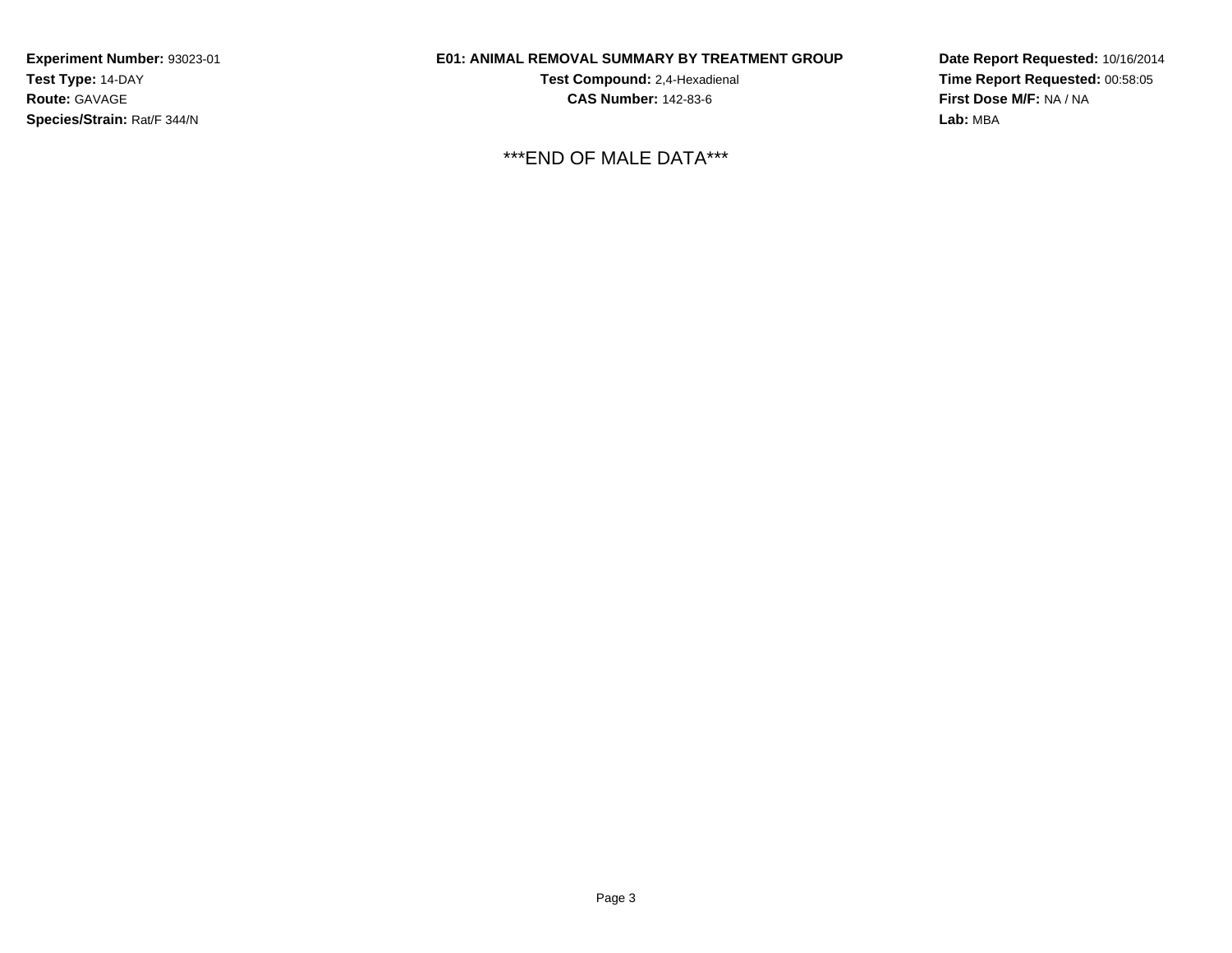## **E01: ANIMAL REMOVAL SUMMARY BY TREATMENT GROUP**

**Test Compound:** 2,4-Hexadienal **CAS Number:** 142-83-6

| <b>FEMALE</b>    |                                     |                         |                              |  |
|------------------|-------------------------------------|-------------------------|------------------------------|--|
| <b>TREATMENT</b> | <b>Moribund</b><br><b>Sacrifice</b> | <b>Natural</b><br>Death | Terminal<br><b>Sacrifice</b> |  |
| MG/KG<br>0.0     | $\mathbf{0}$                        | 0                       | .5                           |  |
| MG/KG<br>3.0     | $\mathbf 0$                         | 0                       | đ                            |  |
| MG/KG<br>9.0     | $\mathbf{0}$                        | 0                       | .5                           |  |
| MG/KG<br>27.0    | $\mathbf 0$                         | 0                       | ు                            |  |
| MG/KG<br>80.0    | $\mathbf 0$                         | 0                       | .5                           |  |
| 240.0 MG/KG      | 0                                   | 3                       | ◠                            |  |
| <b>TOTAL</b>     |                                     |                         | 27                           |  |